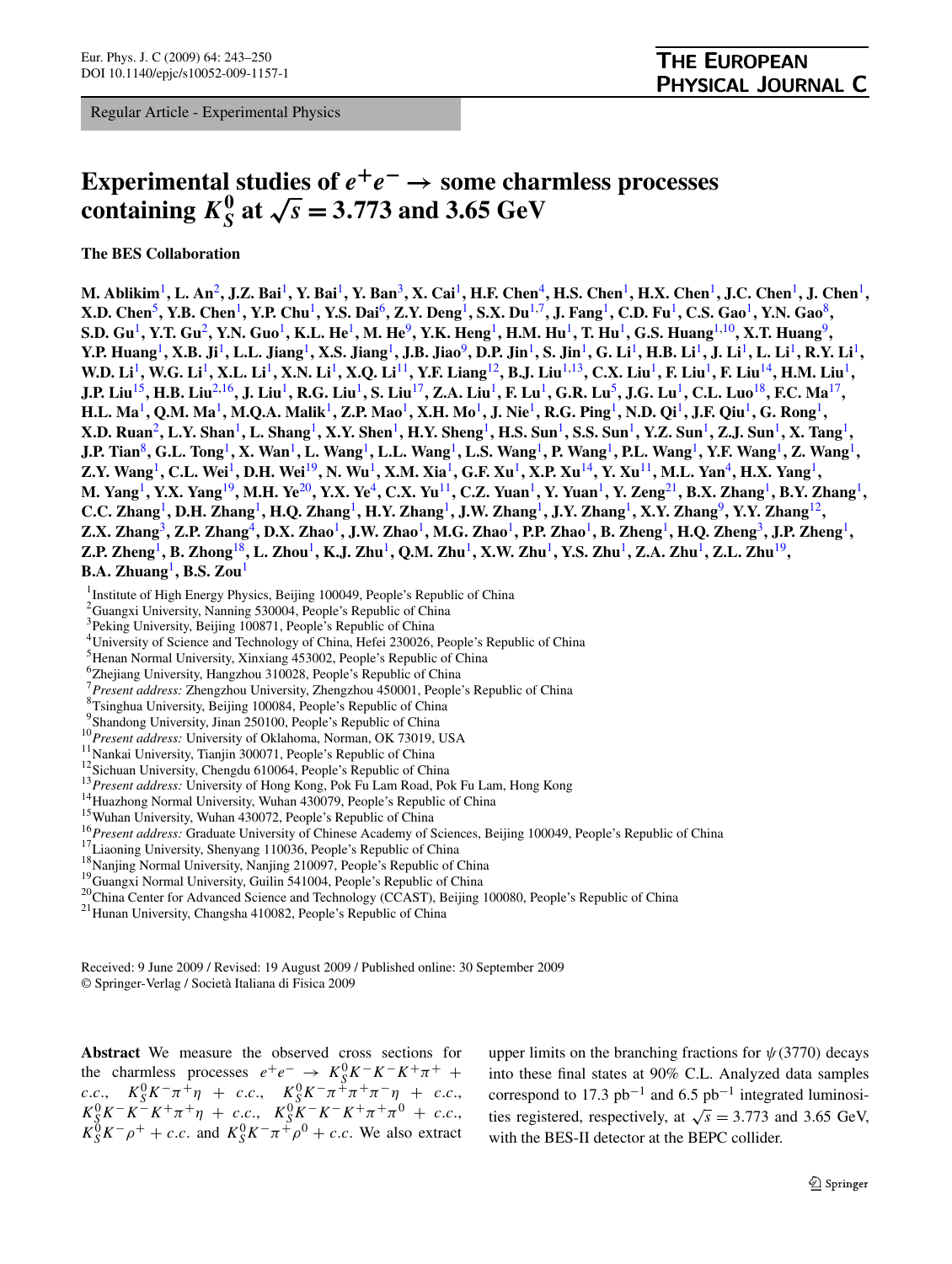## **1 Introduction**

Recently, experimental studies of *ψ(*3770*)* decays and production become more and more attractive. Especially after the BES Collaboration observed the hadronic transition of  $\psi$ (3770)  $\rightarrow$  *J*/ $\psi \pi^{+} \pi^{-}$  [\[1](#page-6-0), [2](#page-6-0)], the BES and CLEO-c Collaborations made great progress in this field to quest for the exclusive non- $D\overline{D}$  decays of the  $\psi$ (3770) [[3–](#page-6-0)[20\]](#page-7-0). Particularly, the BES Collaboration measured the branching fraction for  $\psi(3770) \to \text{non-}D\bar{D}$  to be  $(14.7 \pm 3.2)\%$  [[3–6,](#page-6-0) [21](#page-7-0)], which is beyond the predictions of those conventional theories which expect that more than 98% of *ψ(*3770*)* decays into *DD*. However, so far, the sum of the measured branching fractions for  $\psi(3770) \rightarrow$  exclusive non-*DD* decays is still not more than  $2\%$  $2\%$  [[1,](#page-6-0) 2, [14–17](#page-7-0)]. Two possibilities may lead to the abnormally large non-*DD* branching fraction. Either there may be some new structures or physics effects around the  $\psi$ (3770) [\[22](#page-7-0), [23\]](#page-7-0), or there exist more non-*DD* decays of the *ψ(*3770*)*. Anyway, experimental studies of the charmless processes produced in *e*+*e*<sup>−</sup> annihilation around the  $\psi$ (3770) may provide some helpful information.

In this paper, by analyzing the data samples collected at  $\sqrt{s}$  = 3.773 and 3.65 GeV with the BES-II detector at the BEPC collider, we study the charmless processes  $K_S^0 K^- K^- K^+ \pi^+$  (throughout the paper, charge con- $\int K_S^0 K^- \pi^+ \eta$ ,  $K_S^0 K^- \pi^+ \pi^+ \pi^- \eta$ ,  $K_S^0 K^- K^- K^+ \pi^+ \eta$ ,  $K_S^0 K^- K^- K^+ \pi^+ \pi^0$ ,  $K_S^0 K^- \rho^+$  and  $K_S^0 K^- \pi^+ \rho^0$  produced in  $e^+ e^-$  annihilation.

# **2 The BES-II detector**

The BES-II is a conventional cylindrical magnetic detector that is described in detail in [\[24](#page-7-0), [25\]](#page-7-0). A 12-layer vertex chamber (VC) surrounding a beryllium beam pipe provides input to event trigger, as well as coordinate information. A forty-layer main drift chamber (MDC) located just outside the VC yields precise measurements of charged particle trajectories with a solid angle coverage of 85% of 4*π*; it also provides ionization energy loss (*dE/dx*) measurements for particle identification. Momentum resolution of  $1.7\% \sqrt{1+p^2}$  (*p* in GeV/*c*) and  $dE/dx$  resolution of 8*.*5% for Bhabha scattering electrons are obtained for the data taken at  $\sqrt{s}$  = 3.773 GeV. An array of 48 scintillation counters surrounding the MDC measures the time of flight (TOF) of charged particles with a resolution of about 180 ps for electrons. Outside the TOF counters, a 12 radiation length, lead-gas barrel shower counter (BSC), operating in limited streamer mode, measures the energies of electrons and photons over 80% of the total solid angle with an energy resolution of  $\sigma_E/E = 0.22/\sqrt{E}$  (*E* in GeV) and spatial resolutions of  $\sigma_{\phi} = 7.9$  mrad and  $\sigma_{z} = 2.3$  cm for electrons. A solenoidal magnet outside the BSC provides a 0.4 T

magnetic field in the central tracking region of the detector. Three double-layer muon counters instrument the magnet flux return and serve to identify muons with momentum greater than 500 MeV/*c*. They cover 68% of the total solid angle.

#### **3 Data and Monte Carlo**

The integrated luminosities of the data samples taken at  $\sqrt{s}$  = 3.773 and 3.65 GeV are 17.3 pb<sup>-1</sup> and 6.5 pb<sup>-1</sup>, respectively, which were measured by analyzing the large angle Bhabha scattering events from the two data samples [\[3](#page-6-0)]. In this paper, we call the two data samples as the  $\psi$ (3770*)* data and the continuum data, respectively.

In order to determine the detection efficiency of *e*+*e*<sup>−</sup> → *exclusive light hadrons* and estimate their backgrounds, we use Monte Carlo simulation. The Monte Carlo events of *e*+*e*<sup>−</sup> → *exclusive light hadrons* are generated by a phase space generator based on the Monte Carlo simulation for the BES-II detector  $[26]$  $[26]$ . The generator includes initial state radiation (ISR) and photon vacuum polarization corrections [\[27](#page-7-0)] with  $1/s$  cross section energy dependence. The reduction of the detection efficiency, due to the effect of the final state radiation [[28\]](#page-7-0), is not more than 0.5%. The generator was used in previous analyses [[9–](#page-6-0)[13\]](#page-7-0).

## **4 Analysis**

To investigate the processes  $e^+e^- \rightarrow K_S^0 K^- K^- K^+ \pi^+$ ,  $K_S^0 K^- \pi^+ \eta$ ,  $K_S^0 K^- \pi^+ \pi^+ \pi^- \eta$ ,  $K_S^0 K^- K^- K^+ \pi^+ \eta$ ,  $K_S^0 K^- K^- K^+ \pi^+ \pi^0$ ,  $K_S^0 K^- \rho^+$  and  $K_S^0 K^- \pi^+ \rho^0$ , we reconstruct the  $K_S^0$ ,  $\eta$ ,  $\pi^0$  and  $\rho$  particles through the decays  $K_S^0 \to \pi^+\pi^-$ ,  $\eta \to \gamma\gamma$ ,  $\pi^0 \to \gamma\gamma$  and  $\rho \to \pi\pi$ , respectively.

### 4.1 Event selection criteria

To ensure well measured 3-momentum vectors and reliability of the charged particle identification, we require that all charged tracks used in the analysis satisfy the following selection criteria. All of them are reconstructed in the MDC with good helix fits. Each of them has a polar angle *θ* with respect to the beam axis satisfying  $|\cos \theta|$  < 0.85, and originates from the interaction region with  $\sqrt{V_x^2 + V_y^2}$  < 2.0 cm  $(\sqrt{V_x^2 + V_y^2} < 8.0 \text{ cm} \text{ for those from } K_S^0) \text{ and } |V_z| < 20.0$ cm. Here,  $V_x$ ,  $V_y$  and  $V_z$  are the *x*, *y* and *z* coordinates of the point of the closest approach of the charged track relative to the beam axis. For particle identification, we use the combined  $dE/dx$  and TOF measurements of each charged track. With these measurements, we calculate the combined confidence level  $CL_{\pi}$  (or  $CL_K$ ) under the assumption that the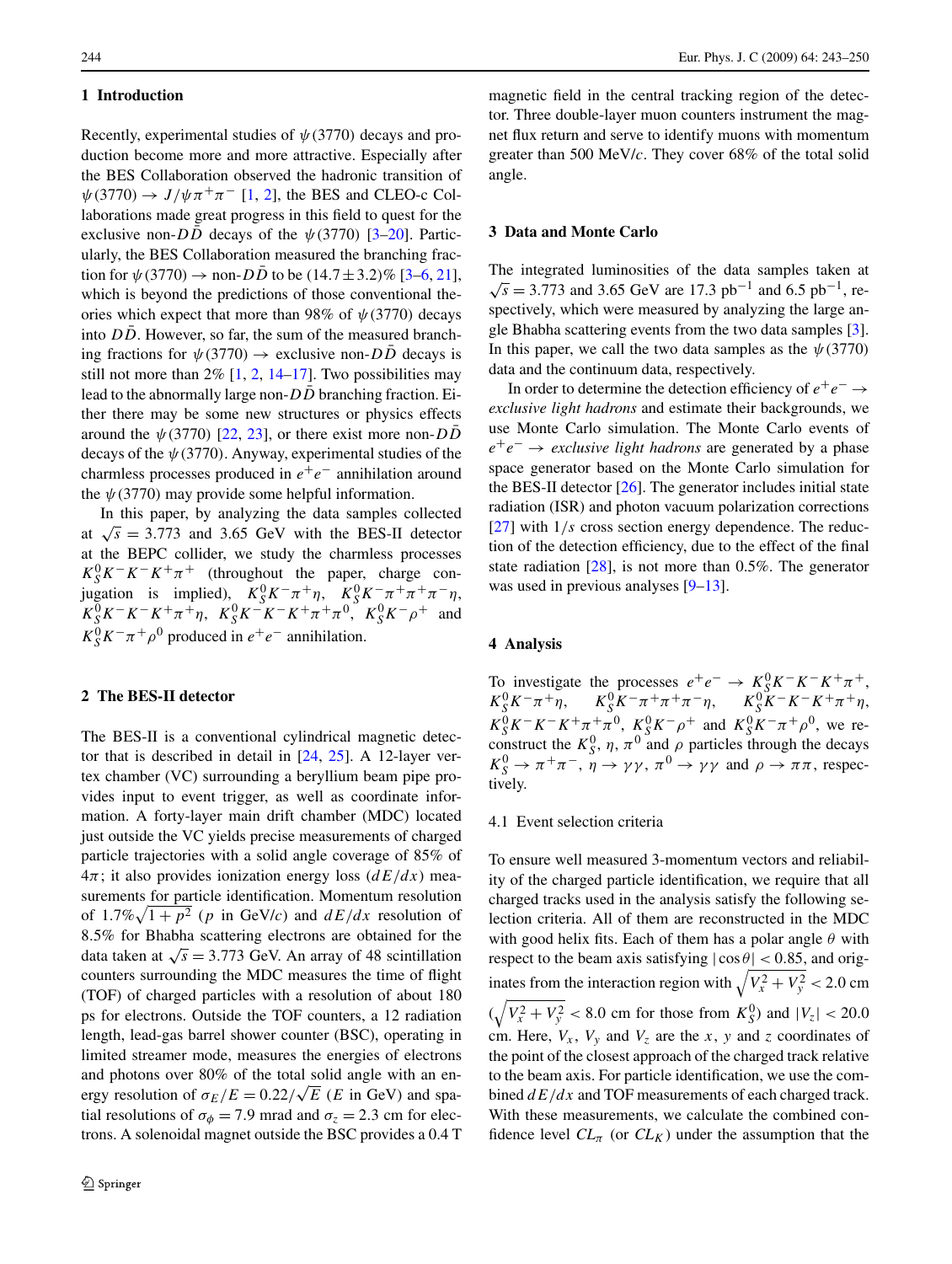charged track is a pion (or a kaon). We identify the charged track as a pion (or a kaon) if it satisfies  $CL_\pi > 0.001$  (or  $CL_K > CL_\pi$ ). To reconstruct  $K_S^0$  mesons, we require that the  $\pi^{+}\pi^{-}$  meson pair originate from a secondary vertex which is displaced from the event vertex at least by 4 mm in the *xy*-plane.

We select photons by using the BSC measurements. To suppress the background, if a neutral cluster satisfies the following selection criteria, we consider it as a good photon. The energy of the cluster deposited in the BSC is greater than 50 MeV, the electromagnetic shower starts in the first five readout layers, the angle between the cluster and the nearest charged track is greater than 22◦ [\[29–32](#page-7-0)] and the opening angle between the cluster development direction and the photon emission direction is less than 37◦ [[29–32\]](#page-7-0).

We perform an energy-momentum conservation kinematic fit on each combination, to improve track momentum resolution and suppress the background. For the final state  $e^+e^- \rightarrow K_S^0 K^-\rho^+$ , an additional mass constraint kinematic fit is imposed on the decay  $\pi^0 \to \gamma \gamma$ . Combinations with a *χ*<sup>2</sup> probability of the kinematic fit greater than 1% are kept. In each event, there may be more than one combination satisfying the above criteria for each process. Only the combination with the largest kinematic fit probability is retained.

Above the  $D\overline{D}$  pair production threshold,  $D\overline{D}$  decays may contaminate the processes in question. Here, we take the process  $K_S^0 K^- \pi^+ \eta$  as an example. From this process, the  $D$  and  $\overline{D}$  mesons can be reconstructed in the decay modes  $D^- \to K_S^0 K^-$  and  $D^+ \to \pi^+ \eta$ ,  $D^- \to K^- \eta$  and  $D^+ \rightarrow K_S^0 \pi^+, D^0 \rightarrow K^- \pi^+$  and  $\bar{D}^0 \rightarrow K_S^0 \eta$ . To exclude these background events, we use the double tag method [\[29](#page-7-0)]. Those events are rejected if they can be reconstructed in the above modes. For the other processes, the events from *DD* decays are suppressed by using the same method. The Monte Carlo study shows that the contributions from  $D\overline{D}$ decays are almost eliminated entirely by this procedure. The remaining *DD* contributions are subtracted in Sect. [4.3.](#page-4-0)

#### 4.2 Candidate events selected from the data sets

For  $K_S^0$  reconstruction, we calculate the invariant masses ( $M_{\pi^+\pi^-}$ ) of the  $\pi^+\pi^-$  combinations. The mass window of  $|M_{\pi^+\pi^-} - M_{K^0_S}| < 3\sigma_{M_{K^0_S}}$  is taken as the  $K^0_S$  signal region, and the mass window of  $4\sigma_{M_{K^0_S}} < |M_{\pi^+\pi^-} - M_{K^0_S}| <$  $7\sigma_{M_{K^0_S}}$  is taken as the  $K^0_S$  sideband region, where  $M_{K^0_S}$  is the *K*<sup>0</sup><sub>S</sub></sub> nominal mass [[21\]](#page-7-0),  $\sigma_{M_{K^0_\gamma}}$  is the *K*<sup>0</sup><sub>S</sub> mass resolution determined by the Monte Carlo simulation. The events with  $M_{\pi^+\pi^-}$  in the  $K^0_S$  sideband region are used to estimate the combinatorial  $\pi^+ \pi^-$  background in the  $K_S^0$  signal region.

4.2.1 *Candidates for* 
$$
e^+e^- \rightarrow K_S^0 K^- K^- K^+ \pi^+
$$

Figure 1 shows the distributions of the  $\pi^{+}\pi^{-}$  invariant masses of the candidate events for *e*+*e*<sup>−</sup> →



**Fig. 1** Distributions of the  $\pi^{+}\pi^{-}$  invariant masses of the candidate events for  $e^+e^- \rightarrow K_S^0 K^- K^- K^+ \pi^+$  selected from (**a**) the  $\psi$ (3770) data and (**b**) the continuum data, where the pair of arrows denotes the  $K_S^0$  signal region

 $K_S^0 K^- K^- K^+ \pi^+$ . In the figure,  $K_S^0$  signals can be seen. Fitting the  $\pi^{+}\pi^{-}$  invariant mass spectrum of Fig. 1(a) with a Gaussian function for the  $K_S^0$  signal and a flat background, we obtain 6.1 ± 2.6 events for  $e^+e^- \rightarrow K_S^0 K^- K^- K^+ \pi^+$ observed from the  $\psi$ (3770) data. In Fig. 1(b), there is no event observed outside the  $K_S^0$  signal region, we obtain 3.0 ± 1.7 events for  $e^+e^- \rightarrow K_S^0 K^- K^- K^+ \pi^+$  from the continuum data, by counting the events with  $M_{\pi^+\pi^-}$  in the  $K_S^0$  signal region.

# *4.2.2 Candidates for the processes containing*  $\eta$  *or*  $\pi^0$

To select the candidate events for  $e^+e^- \rightarrow$  $K_S^0 K^- \pi^+ \eta$ ,  $K_S^0 K^- \pi^+ \pi^+ \pi^- \eta$ ,  $K_S^0 K^- K^- K^+ \pi^+ \eta$  and  $K_S^0 K^- K^- K^+ \pi^+ \pi^0$ , we check the *γγ* invariant mass  $(\tilde{M}_{\gamma\gamma})$  spectra for the events with  $M_{\pi^+\pi^-}$  in the  $K^0_S$  signal region. They are shown in Figs. [2](#page-3-0) and [3](#page-3-0). Fitting the spectrum in Fig. [2\(](#page-3-0)a) with a Gaussian function for the *η* signal and a flat background yields  $10.7 \pm 4.0$  *η* candidates. In the fit, the  $\eta$  mass is fixed to the PDG value [[21\]](#page-7-0) and the *η* resolution is fixed to the value determined by the Monte Carlo simulation. Via a similar analysis of the events in the  $K_S^0$  sideband region, we obtain  $1.5 \pm 1.6$  *η* candidates. After background subtraction, we obtain  $9.2 \pm 4.3$  events for  $e^+e^- \rightarrow K_S^0 K^-\pi^+\eta$  observed from the  $\psi$ (3770) data.

In the other distributions, there is no obvious signal for *η* or  $\pi^0$  observed. The mass window of  $|M_{\gamma\gamma} - M_{\eta/\pi^0}|$  <  $3\sigma_{M_{n/\pi^0}}$  is taken as the  $\eta/\pi^0$  signal region, where  $M_{\eta/\pi^0}$ is the  $\eta/\pi^0$  nominal mass [\[21](#page-7-0)],  $\sigma_{M_{n/\pi^0}}$  is the  $\eta/\pi^0$  mass resolution determined by the Monte Carlo simulation. By counting the events with  $M_{\gamma\gamma}$  in the *η* or  $\pi^0$  signal region, we obtain the number of events observed. For the  $\text{processes } e^+e^- \to K_S^0 K^- \pi^+ \pi^+ \pi^- \eta, K_S^0 K^- K^- K^+ \pi^+ \eta$ and  $K_S^0 K^- K^- K^+ \pi^+ \pi^0$ , 7, 0 and 3 events are observed from the  $\psi$ (3770) data. For the processes  $e^+e^- \rightarrow$  $K_S^0 K^- \pi^+ \eta$ ,  $K_S^0 K^- \pi^+ \pi^+ \pi^- \eta$ ,  $K_S^0 K^- K^- K^+ \pi^+ \eta$  and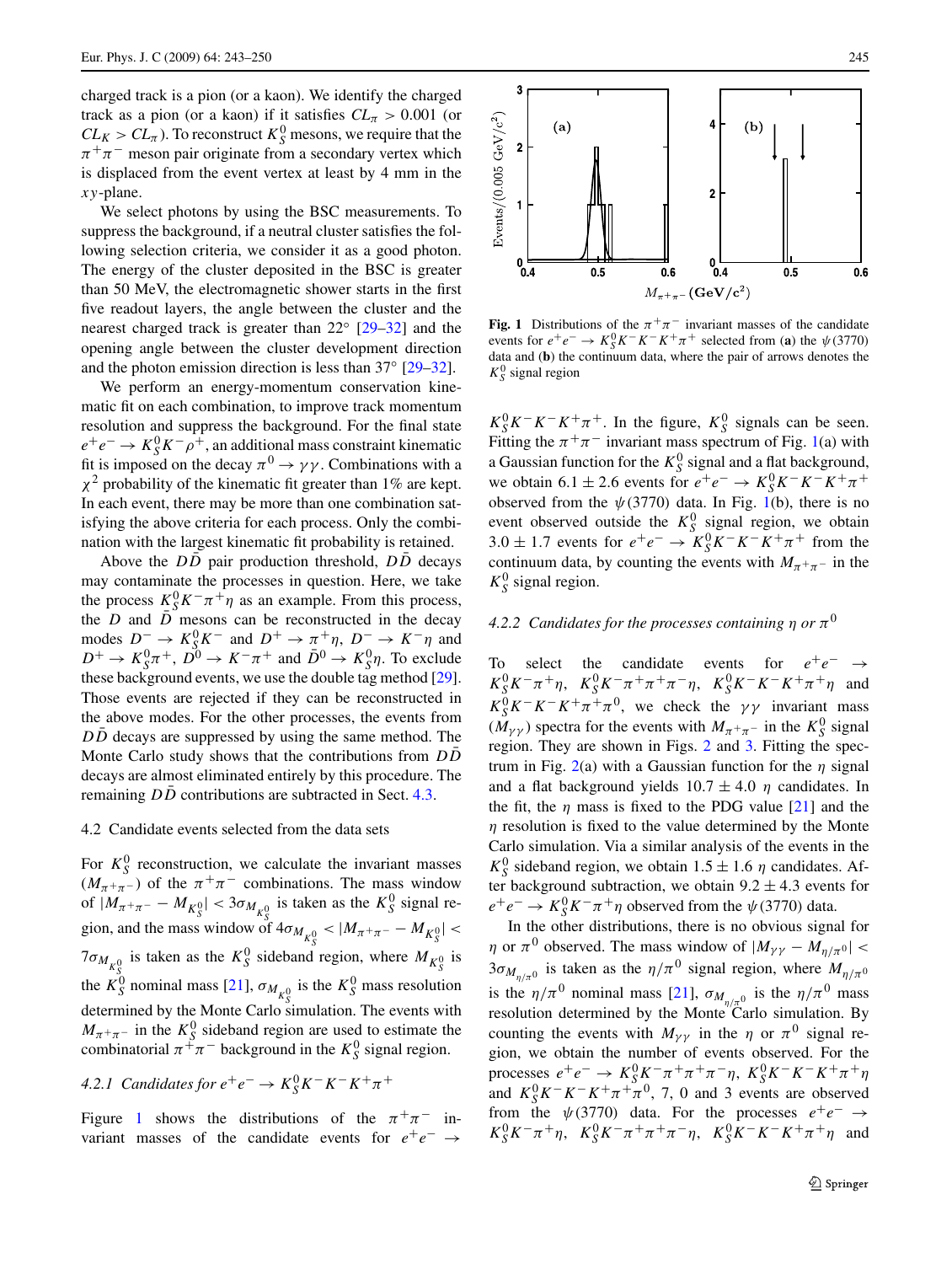<span id="page-3-0"></span>

**Fig. 2** Distributions of the *γγ* invariant masses of the candidate events for  $e^+e^- \rightarrow (\mathbf{a})$   $K_S^0 K^- \pi^+ \eta$ , (**b**)  $K_S^0 K^- \pi^+ \pi^+ \pi^- \eta$  and (**c**)  $K_S^0 K^- K^- K^+ \pi^+ \eta$ , by requiring that  $M_{\pi^+ \pi^-}$  be in the  $K_S^0$  signal region, selected from the  $\psi$ (3770) data (*left*) and the continuum data (*right*), where the pair of arrows denotes the *η* signal region



**Fig. 3** Distributions of the  $\gamma\gamma$  invariant masses of the candidate events for  $e^+e^- \to K_S^0 K^- K^+ K^- \pi^+ \pi^0$ , by requiring that  $M_{\pi^+\pi^-}$  be in the  $K_S^0$  signal region, selected from (**a**) the  $\psi$ (3770) data and (**b**) the continuum data, where the pair of arrows denotes the  $\pi^0$  signal region

 $K_S^0 K^- K^- K^+ \pi^+ \pi^0$ , 3, 1, 0 and 1 event are observed from the continuum data. While, no event is observed in the  $K_S^0$ sideband region.

## *4.2.3 Candidates for the processes containing*  $\rho^+$  *or*  $\rho^0$

Figure 4 shows the distributions of the  $\pi^+ \gamma \gamma$  or  $\pi^+ \pi^$ invariant masses of the candidate events for  $e^+e^- \rightarrow$ 



**Fig. 4** Distributions of the  $\pi^{+}\gamma\gamma$  or  $\pi^{+}\pi^{-}$  invariant masses of the candidate events for  $e^+e^- \rightarrow$  (**a**)  $K_S^0 K^- \rho^+$  and (**b**)  $K_S^0 K^- \pi^+ \rho^0$ , by requiring that  $M_{\pi^+\pi^-}$  be in the  $K_S^0$  signal region, selected from the *ψ(*3770*)* data (*left*) and the continuum data (*right*)

 $K_S^0 K^- \rho^+$  and  $K_S^0 K^- \pi^+ \rho^0$  with  $M_{\pi^+ \pi^-}$  in the  $K_S^0$  signal region. Fitting the spectra in Figs. 4(a) and (b) with a Gaussian function convoluted with a Breit-Wigner function for the  $\rho$  signal and using a 0-order or 2-order polynomial background, respectively, yields the fitted number  $N_{K_{S}^{0}\text{sig}}^{\rho,\text{fit}}$  of  $\rho$  candidates. In the fit, the  $\rho$  mass and width are fixed to the PDG values [[21\]](#page-7-0), and the  $\rho$  mass resolution is fixed to the value determined by the Monte Carlo simulation.

There may be combinatorial  $\pi^{+}\pi^{-}$  background in the  $K_S^0$  signal region. To estimate such background, we investigate the events with  $M_{\pi^+\pi^-}$  in the  $K^0_S$  sideband region. A similar analysis gives the fitted number  $N_{K_{\text{S}}^0\text{sid}}^{\rho, \text{fit}}$  of  $\rho$  candidates from the  $K^0$ <sub>S</sub> sideband region.

For  $e^+e^- \rightarrow K_S^0 K^-\rho^+$ , we can determine the number *N*obs of events by

$$
N^{\rm obs} = N_{K_{\rm S}^{\rm 0,eff}}^{\rho^+, {\rm fit}} - N_{K_{\rm S}^{\rm 0,eff}}^{\rho^+, {\rm fit}}.
$$
 (1)

For  $e^+e^- \to K_S^0 K^-\pi^+\rho^0$ , however, there are two  $\pi^+\pi^$ combinations which can enter the  $\pi^{+}\pi^{-}$  invariant mass spectrum in Fig. 4(b), since it is reconstructed by the final state  $K_S^0 K^- \pi^+ \pi^+ \pi^-$ . The numbers of such multiple entries need be subtracted from the fitted numbers  $N_{K_{S}^{0} \text{sig}}^{\rho^{0}, \text{fit}}$  and  $N_{K_{S}^{0}\text{sid}}^{\rho^{0},\text{fit}}$  of  $\rho^{0}$  candidates, respectively. They are obtained by counting the events in Fig. 4(b).

In the  $\rho^0$  signal region, however, the multiple entries are from the  $\rho^0$  signal and the combinatorial background. To estimate the number of multiple entries in the combinatorial background, we need know the rate of multiple entries in the combinatorial background. This rate can be expected by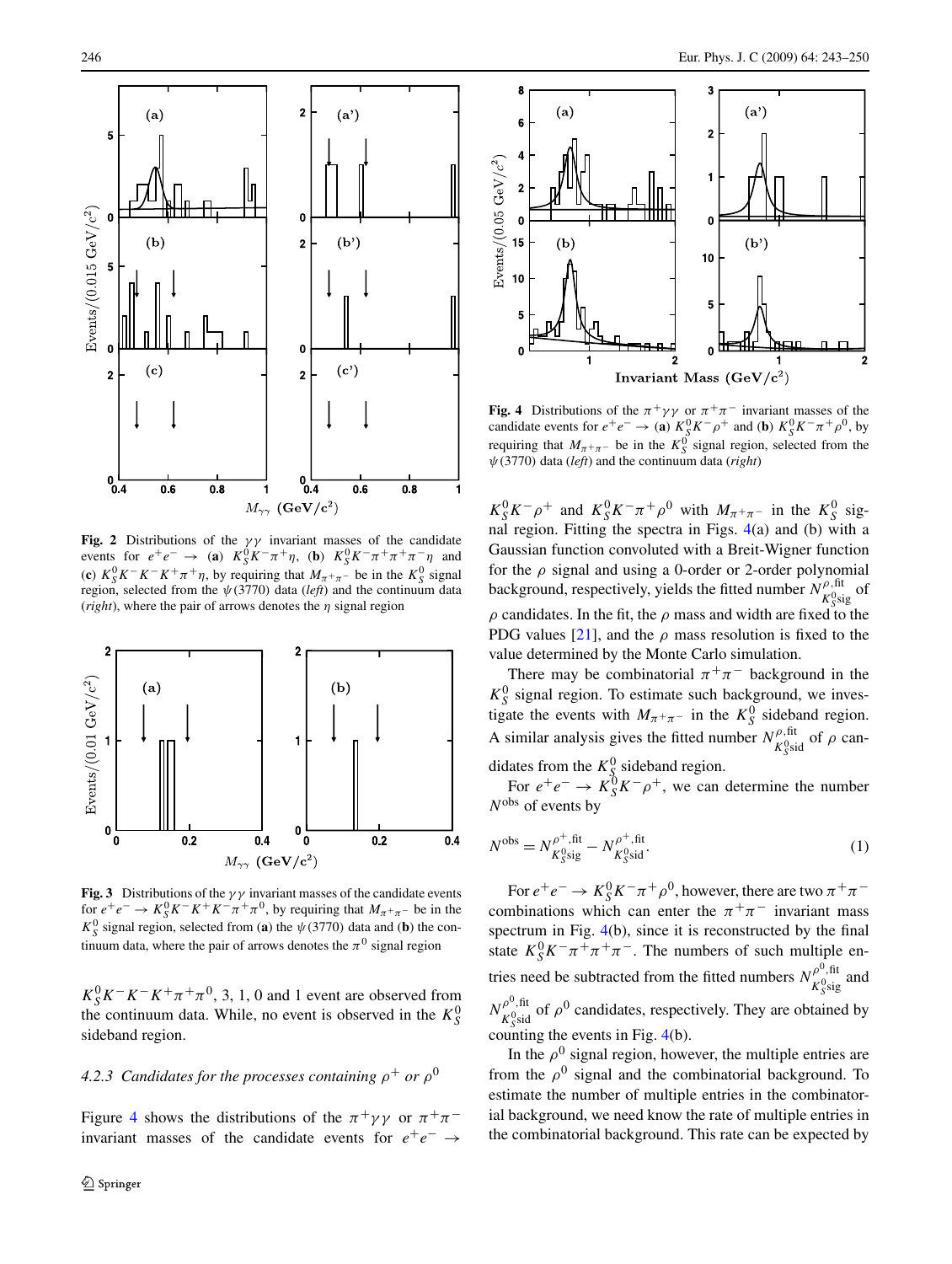<span id="page-4-0"></span>**Table 1** The numbers  $N^{obs}$  of events for  $e^+e^- \rightarrow K_S^0 K^- \rho^+$  and  $K_S^0 K^- \pi^+ \rho^0$  observed from the  $\psi$ (3770) data and the continuum data, where,  $N_{K_{S}^{0}\text{sig}}^{\rho,\text{fit}}$  and  $N_{K_{S}^{0}\text{sid}}^{\rho,\text{fit}}$  are the fitted numbers of  $\rho$  candidates;

| $N_{K_{\rm v}^{\rm eq}$ and $N_{K_{\rm v}^{\rm eq}$ are the numbers of multiple combinations in the $\rho^0$ |
|--------------------------------------------------------------------------------------------------------------|
| signal region; which are obtained by analyzing the events in the $K_s^0$                                     |
| signal region and sideband region, respectively                                                              |

| $e^+e^- \rightarrow$     | Data         | $N_{-0}^{\rho, \text{fit}}$<br>$K^0$ sig | $N^{\rm mult}$<br>$K^0_S$ sig | $N_{-0}^{\rho,fit}$<br>$K^0$ sid | $N^{\rm mult}$<br>$K^0$ sid | N <sub>obs</sub> |
|--------------------------|--------------|------------------------------------------|-------------------------------|----------------------------------|-----------------------------|------------------|
| $K_S^0 K^- \rho^+$       | $\psi(3770)$ | $18.5 \pm 5.9$                           |                               | $\mathbf{0}$                     |                             | $18.5 \pm 5.9$   |
|                          | Continuum    | $5.9 \pm 2.9$                            |                               |                                  |                             | $5.9 \pm 2.9$    |
| $K_S^0 K^- \pi^+ \rho^0$ | $\psi(3770)$ | $49.7 \pm 9.9$                           | 21                            | $6.0 \pm 4.3$                    |                             | $25.7 \pm 11.8$  |
|                          | Continuum    | $19.4 \pm 5.8$                           |                               |                                  |                             | $12.4 \pm 6.4$   |

the events in the  $\rho^0$  sideband region. Here, the mass window between 0.4755 and 1.0755 GeV/ $c^2$  is taken as the  $\rho^0$  signal region, and the mass range from 1.1505 to 1.7505 GeV/*c*<sup>2</sup> is taken as the  $\rho^0$  sideband region. Whereas, the detailed analysis shows that there is no multiple entry in the  $\rho^0$  sideband region. So, we suppose that there is no multiple entry in the combinatorial background. This means that the multiple entries in the  $\rho^0$  signal region are from the  $\rho^0$  signal completely. Therefore, we can obtain the net number of  $\rho^0$  candidates observed from the events in the  $K_S^0$  signal/sideband region by

$$
N_{K^0_S \text{sig/sid}}^{\rho^0, \text{net}} = N_{K^0_S \text{sig/sid}}^{\rho^0, \text{fit}} - N_{K^0_S \text{sig/sid}}^{\text{mult}},
$$

where,  $N_{K_{\text{S}}^0 \text{sig/sid}}^{\rho^0, \text{fit}}$  is the fitted number of  $\rho^0$  candidates, and  $N_{K_{S}^{0} \text{sig/sid}}^{\text{mult}}$  is the number of multiple entries. Then, we can determine the number  $N^{obs}$  of events for  $e^+e^- \rightarrow$  $K_S^0 K^- \pi^+ \rho^0$  by

$$
N^{\text{obs}} = N_{K_{\text{S}}^{\text{0}, \text{net}}}^{\rho^0, \text{net}} - N_{K_{\text{S}}^{\text{0}, \text{net}}}^{\rho^0, \text{net}}.
$$
 (2)

Table 1 summarizes the numbers *N*obs of events for  $e^+e^- \rightarrow K_S^0 K^-\rho^+$  and  $K_S^0 K^-\pi^+\rho^0$  observed from the data.

#### 4.3 Estimate of other backgrounds

In previous subsections, we have taken into account the combinatorial  $\pi^+\pi^-$  background in the  $K^0_S$  signal region; and have rejected the dominant contributions from  $D\bar{D}$  decays by using the double tag methods. While, there are still some other kinds of backgrounds in the selected candidate events for *e*+*e*<sup>−</sup> → *exclusive light hadrons*. Some events from  $J/\psi$  and  $\psi$ (3686) decays produced due to ISR returns, from other processes due to particle misidentification between charged kaon and pion or due to missing photon(s) and from the remaining contributions of  $D\overline{D}$  decays can satisfy the selection criteria for each process in question. We estimate the number  $N^b$  of such background events by using the same method as the one used in our previous works [\[9](#page-6-0)[–13](#page-7-0)]. The details about the estimate of these backgrounds, which are based on the Monte Carlo simulation, were presented in [\[9](#page-6-0)].

# **5 Results**

## 5.1 Observed cross sections

At the center-of-mass energies of 3.773 and 3.65 GeV, the experimentally observed events for *e*+*e*<sup>−</sup> → *exclusive light hadrons* not only include those from continuum production but also those from resonance production. In this analysis, we neglect the possible interference between the continuum amplitude and the resonance amplitude, as well as the difference of the vacuum polarization corrections at the two energy points. Under this condition, subtracting the number  $N^b$  of background events from the number  $N^{obs}$  of events observed, we obtain the number *N*net of signal events for  $e^+e^- \rightarrow f$ .

Using the yield  $N^{net}$  and the reconstruction efficiency  $\epsilon$ of the exclusive light hadron final state  $e^+e^- \rightarrow f$ , as well as the integrated luminosity  $\mathcal L$  of the data sample, we can determine the observed cross section by

$$
\sigma_{e^+e^- \to f} = \frac{N^{\text{net}}}{\mathcal{L} \times \epsilon \times \mathcal{B}},\tag{3}
$$

where,  $\beta$  is the item accounting for the decay branching fractions for the daughter particles of  $K_S^0$ ,  $\eta$ ,  $\pi^0$  and  $\rho$  since they have not been included in the determination of the de-tection efficiency. Table [2](#page-5-0) summarizes the definitions of  $\beta$ for different channels.

The observed cross sections for some processes are determined. For the other processes, no or only a few events are observed in the data, we set upper limits  $N^{\text{up}}$  on the numbers of events for these processes at 90% confidence level (C.L.) by the Feldman-Cousins method [[33\]](#page-7-0). Here, we assume that the background is absent. Then, we set upper limits on the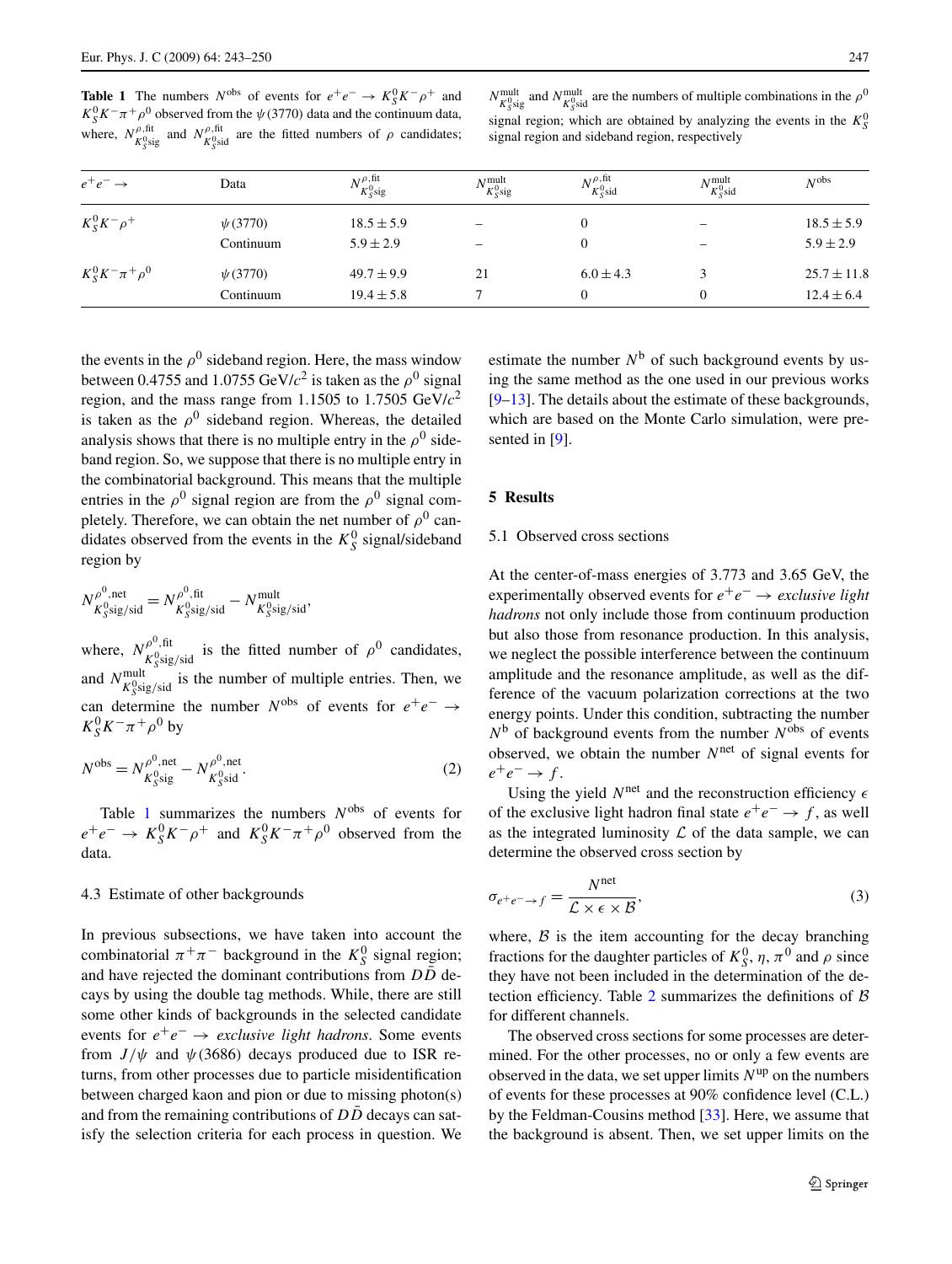<span id="page-5-0"></span>observed cross sections for these processes after considering systematic uncertainties.

In the cross section measurements, the systematic uncertainty is arising from the uncertainties in the integrated luminosity ( $\sim$ 2.1% [\[3](#page-6-0)]), the photon selection ( $\sim$ 2.0% per photon), the tracking efficiency (∼2.0% per track), the particle identification (∼0.5% per pion or kaon), the kinematic fit (∼1.5% [\[29](#page-7-0)]), the  $K_S^0$  reconstruction (∼1.1% [\[32](#page-7-0)]), the Monte Carlo statistics (∼[1.9–3.0]%), the branching frac-

**Table 2** Definitions of B for different channels, where,  $B_{K_S^0 \to \pi^+\pi^-}$ ,  $\mathcal{B}_{\eta \to \gamma\gamma}$ ,  $\mathcal{B}_{\pi^0 \to \gamma\gamma}$ ,  $\mathcal{B}_{\rho^0 \to \pi^+\pi^-}$  and  $\mathcal{B}_{\rho^+ \to \pi^+\pi^0}$  are the branching fractions for the decays  $K_S^0 \to \pi^+\pi^-$ ,  $\eta \to \gamma\gamma$ ,  $\pi^0 \to \gamma\gamma$ ,  $\rho^0 \to \pi^+\pi^$ and  $\rho^+ \rightarrow \pi^+\pi^0$ , respectively

| $e^+e^- \rightarrow$               | B                                                                                                                           |
|------------------------------------|-----------------------------------------------------------------------------------------------------------------------------|
| $K_S^0 K^- K^- K^+ \pi^+$          | $\mathcal{B}_{K_S^0 \to \pi^+\pi^-}$                                                                                        |
| $K_S^0 K^- \pi^+ \eta$             | $\mathcal{B}_{K^0_S \to \pi^+\pi^-} \times \mathcal{B}_{\eta \to \gamma\gamma}$                                             |
| $K_S^0 K^- \pi^+ \pi^+ \pi^- \eta$ | $\mathcal{B}_{K^0_S \to \pi^+\pi^-} \times \mathcal{B}_{\eta \to \gamma\gamma}$                                             |
| $K_S^0 K^- K^- K^+ \pi^+ \eta$     | $\mathcal{B}_{K^0_S \to \pi^+\pi^-} \times \mathcal{B}_{\eta \to \gamma\gamma}$                                             |
| $K_S^0 K^- K^- K^+ \pi^+ \pi^0$    | $\mathcal{B}_{K^0_S \rightarrow \pi^+\pi^-} \times \mathcal{B}_{\pi^0 \rightarrow \gamma\gamma}$                            |
| $K_S^0 K^- \rho^+$                 | $\mathcal{B}_{K^0_S \to \pi^+\pi^-} \times \mathcal{B}_{\rho^+ \to \pi^+\pi^0} \times \mathcal{B}_{\pi^0 \to \gamma\gamma}$ |
| $K_S^0 K^- \pi^+ \rho^0$           | $\mathcal{B}_{K^0_S \to \pi^+\pi^-} \times \mathcal{B}_{\rho^0 \to \pi^+\pi^-}$                                             |

**Table 3** Observed cross sections for  $e^+e^-$  → *exclusive light hadrons* at  $\sqrt{s}$  = 3.773 GeV, where *N*<sup>obs</sup> is the number of events observed, *N*<sup>b</sup> is the number of all backgrounds,  $N<sup>net</sup>$  is the number of signal events,  $N^{\text{up}}$  is the upper limit on the number of events set at 90% C.L.,  $\epsilon$  is the

tion quoted from PDG [\[21](#page-7-0)] (∼0.51% for  $\mathcal{B}(\eta \to \gamma \gamma)$ ),  $\sim$  0.03% for *B*( $\pi$ <sup>0</sup> → *γγ*),  $\sim$  0.07% for *B*( $K_S^0$  →  $\pi$ <sup>+</sup> $\pi$ <sup>−</sup>)), the background estimation ( $\sim$ [0–1.7]%), the fit to the mass spectrum (∼[0–2.8]%), and the Monte Carlo modeling (∼6.0% [[9\]](#page-6-0)). Adding these uncertainties in quadrature yields the total systematic uncertainty *Δ*sys for each process. For the cross section measurements at  $\sqrt{s}$  = 3.773 and 3.65 GeV, the independent systematic uncertainty is from the uncertainties in the Monte Carlo statistics, the fit to the mass spectrum and the background estimation, while the common systematic uncertainty is from the other uncertainties.

The numbers of  $N^{obs}$ ,  $N^{b}$ ,  $N^{net}$  (or  $N^{up}$ ),  $\epsilon$ ,  $\Delta_{sys}$  and  $\sigma$ (or  $\sigma^{up}$ ) are summarized in Tables 3 and 4.

# 5.2 Upper limits on the observed cross section and the branching fraction for  $\psi$ (3770)  $\rightarrow$  *f*

Usually, it is anticipated that there is only one simple *ψ(*3770*)* and there are no other unknown structures and dynamics effects in the energy range from 3.70 to 3.89 GeV. If so, the contribution of the continuum production of each process at  $\sqrt{s}$  = 3.773 GeV can be expected from the measurement at  $\sqrt{s}$  = 3.65 GeV. The observed cross section  $\sigma_{\psi(3770)\to f}$  for  $\psi(3770) \to f$  can be determined by

$$
\sigma_{\psi(3770)\to f} = \sigma_{e^+e^- \to f}^{3.773 \text{ GeV}} - f_s \times \sigma_{e^+e^- \to f}^{3.65 \text{ GeV}}, \tag{4}
$$

detection efficiency which does not include the branching fractions for the daughter particle decays,  $\Delta_{sys}$  is the relative systematic error,  $\sigma^{obs}$ is the observed cross section and  $\sigma^{up}$  is the cross section upper limit set at 90% C.L.

| $e^+e^- \rightarrow$               | N <sub>obs</sub> | $N^{\rm b}$     | $N^{\text{net}}$ (or $N^{\text{up}}$ ) | $\epsilon$ [%]  | $\Delta_{\rm sys}$ [%] | $\sigma$ (or $\sigma^{up}$ ) [pb] |
|------------------------------------|------------------|-----------------|----------------------------------------|-----------------|------------------------|-----------------------------------|
| $K_S^0 K^- K^- K^+ \pi^+$          | $6.1 \pm 2.6$    | $0.1 \pm 0.1$   | $6.0 \pm 2.6$                          | $1.79 \pm 0.04$ | 14.5                   | $28.0 \pm 12.1 \pm 4.1$           |
| $K_S^0 K^- \pi^+ \eta$             | $9.2 \pm 4.3$    | $0.0 \pm 0.0$   | $9.2 \pm 4.3$                          | $3.72 \pm 0.07$ | 11.8                   | $52.6 \pm 24.6 \pm 6.2$           |
| $K_S^0 K^- \pi^+ \pi^+ \pi^- \eta$ |                  |                 | < 12.53                                | $0.96 \pm 0.02$ | 14.7                   | $<$ 325.1                         |
| $K_S^0 K^- K^- K^+ \pi^+ \eta$     | $\Omega$         | $\qquad \qquad$ | < 2.44                                 | $0.40 \pm 0.01$ | 14.8                   | <152.1                            |
| $K_S^0 K^- K^- K^+ \pi^+ \pi^0$    | 3                |                 | < 7.42                                 | $0.36 \pm 0.01$ | 14.9                   | < 204.8                           |
| $K_S^0 K^- \rho^+$                 | $18.5 \pm 5.9$   | $0.3 \pm 0.1$   | $18.2 \pm 5.9$                         | $3.35 \pm 0.09$ | 11.8                   | $45.9 \pm 14.9 \pm 5.4$           |
| $K_S^0 K^- \pi^+ \rho^0$           | $25.7 \pm 11.8$  | $0.2 \pm 0.2$   | $25.5 \pm 11.8$                        | $2.27 \pm 0.06$ | 14.4                   | $93.8 \pm 43.4 \pm 13.5$          |

**Table 4** Observed cross sections for  $e^+e^- \rightarrow$  *exclusive light hadrons* at  $\sqrt{s} = 3.65$  GeV, where the definitions of the symbols are the same as those in Table 3

| $e^+e^- \rightarrow$               | N <sub>obs</sub> | $N^{\rm b}$   | $N^{\text{net}}$ (or $N^{\text{up}}$ ) | $\epsilon$ [%]  | $\Delta_{sys}$ [%] | $\sigma$ (or $\sigma^{up}$ ) [pb] |
|------------------------------------|------------------|---------------|----------------------------------------|-----------------|--------------------|-----------------------------------|
| $K_S^0 K^- K^- K^+ \pi^+$          | $3.0 \pm 1.7$    | $0.0 \pm 0.0$ | $3.0 \pm 1.7$                          | $1.95 \pm 0.05$ | 14.2               | $34.2 \pm 19.4 \pm 4.9$           |
| $K_S^0 K^- \pi^+ \eta$             |                  |               | < 7.42                                 | $3.87 \pm 0.07$ | 11.4               | < 122.4                           |
| $K_S^0 K^- \pi^+ \pi^+ \pi^- \eta$ |                  |               | <4.36                                  | $1.02 \pm 0.02$ | 14.9               | < 284.1                           |
| $K_S^0 K^- K^- K^+ \pi^+ \eta$     | $\Omega$         |               | < 2.44                                 | $0.41 \pm 0.01$ | 15.4               | <397.8                            |
| $K_S^0 K^- K^- K^+ \pi^+ \pi^0$    |                  |               | <4.36                                  | $0.36 \pm 0.01$ | 16.6               | $<$ 326.8                         |
| $K_S^0 K^- \rho^+$                 | $5.9 \pm 2.9$    | $0.0 \pm 0.0$ | $5.9 \pm 2.9$                          | $3.33 \pm 0.08$ | 11.6               | $39.9 \pm 19.6 \pm 4.7$           |
| $K_S^0 K^- \pi^+ \rho^0$           | $12.4 \pm 6.4$   | $0.0 \pm 0.0$ | $12.4 \pm 6.4$                         | $2.36 \pm 0.07$ | 15.6               | $116.8 \pm 60.3 \pm 18.2$         |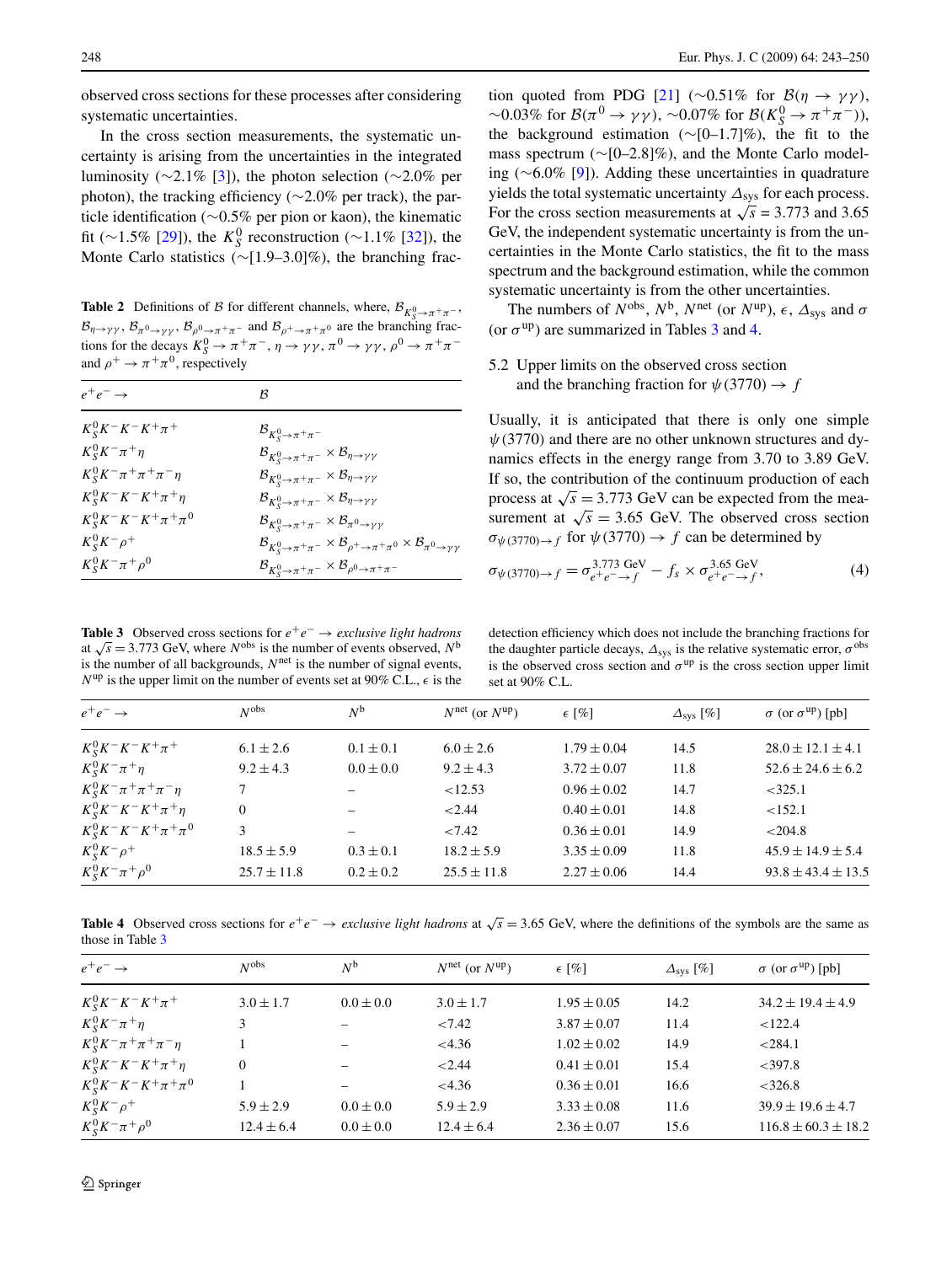<span id="page-6-0"></span>**Table 5** Upper limits  $\mathcal{B}_{\psi(3770)\to f}^{\text{up}}$  on the branching fractions for  $\psi$ (3770)  $\rightarrow$  *f* set at 90% C.L. In the table,  $\sigma_{\psi(3770)\rightarrow f}$  is the measured observed cross section for  $\psi(3770) \rightarrow f$ , where the first error is statistical, the second is the independent systematic error and the third is the common systematic error;  $\sigma_{\psi(3770)\to f}^{\text{up}}$  is the upper limit on

 $\sigma_{\psi(3770)\to f}$ . For the processes  $K_S^0 K^-\pi^+\pi^+\pi^-\eta$ ,  $K_S^0 K^-K^-K^+\pi^+\eta$ and  $K_S^0 K^- K^- K^+ \pi^+ \pi^0$ ,  $\sigma_{\psi(3770)\to f}^{\text{up}}$  is set by the observed cross section upper limit  $\sigma^{\text{up}}$  for  $e^+e^- \to f$  at  $\sqrt{s} = 3.773$  GeV set at 90% C.L.; for the other processes,  $\sigma_{\psi(3770)\to f}^{\text{up}}$  is set at 90% C.L. under the hypothesis of a Gaussian distribution

| Decay modes                        | $\sigma_{\psi(3770)\to f}$ [pb]  | $\sigma_{\psi(3770)\to f}^{\text{up}}$ [pb] | $\mathcal{B}_{\psi(3770)\to f}^{\text{up}}$ |  |
|------------------------------------|----------------------------------|---------------------------------------------|---------------------------------------------|--|
| $K_S^0 K^- K^- K^+ \pi^+$          | $-4.0 \pm 21.8 \pm 1.3 \pm 0.6$  | $<$ 33.5                                    | $<4.9\times10^{-3}$                         |  |
| $K_S^0 K^- \pi^+ \eta$             | $52.6 \pm 24.6 \pm 1.8 \pm 5.9$  | < 85.4                                      | ${<}1.3 \times 10^{-2}$                     |  |
| $K_S^0 K^- \pi^+ \pi^+ \pi^- \eta$ |                                  | $<$ 325.1                                   | $< 4.8 \times 10^{-2}$                      |  |
| $K_S^0 K^- K^- K^+ \pi^+ \eta$     |                                  | <152.1                                      | ${<}2.2 \times 10^{-2}$                     |  |
| $K_S^0 K^- K^- K^+ \pi^+ \pi^0$    |                                  | < 204.8                                     | $<$ 3.0 $\times$ 10 <sup>-2</sup>           |  |
| $K_S^0 K^- \rho^+$                 | $8.6 \pm 23.6 \pm 1.8 \pm 1.0$   | <44.6                                       | $< 6.6 \times 10^{-3}$                      |  |
| $K_S^0 K^- \pi^+ \rho^0$           | $-15.5 \pm 71.2 \pm 4.8 \pm 2.2$ | < 108.3                                     | ${1.6 \times 10^{-2}}$                      |  |

where,  $\sigma_{e^+e^- \to f}^{3.773 \text{ GeV}}$  and  $\sigma_{e^+e^- \to f}^{3.65 \text{ GeV}}$  are the measured observed cross sections for  $e^+e^- \rightarrow f$  at  $\sqrt{s} = 3.773$  and 3.65 GeV, respectively;  $f_s$  is the normalization factor for the  $1/s$  dependence of the cross section. The second column of Table 5 summarizes the results of  $\sigma_{\psi(3770)\to f}$ , where the first error is statistical, the second is the independent systematic error and the third is the common systematic error. For the final states  $K_S^0 K^- \pi^+ \eta$ ,  $K_S^0 K^- \pi^+ \pi^+ \pi^- \eta$ ,  $K_S^0 K^- K^- K^+ \pi^+ \eta$ and  $K_S^0 K^- K^+ \pi^+ \pi^0$ , we neglect the contribution of the continuum production.

For the final states  $K_S^0 K^- \pi^+ \pi^+ \pi^- \eta$ ,  $K_S^0 K^- K^- K^+ \pi^+ \eta$ and  $K_S^0 K^- K^- K^+ \pi^+ \pi^0$ , only a few events are observed from the  $\psi$ (3770) data, we set upper limit  $\sigma_{\psi(3770)\to f}^{\text{up}}$  on the cross section for  $\psi$ (3770)  $\rightarrow$  *f* at  $\sqrt{s}$  = 3.773 GeV by  $\sigma^{up}$ , which is upper limit on the cross section for  $e^+e^- \rightarrow f$ at  $\sqrt{s}$  = 3.773 GeV set at 90% C.L. For the other final states, we set  $\sigma_{\psi(3770)\to f}^{\text{up}}$  at 90% C.L. by assuming that  $\sigma_{\psi(3770)\to f}$  follows a Gaussian distribution. They are summarized in the third column of Table 5.

The BES Collaboration has measured the observed cross section for  $\psi$ (3770) production at  $\sqrt{s}$  = 3.773 GeV to be  $\bar{\sigma}_{\psi(3770)}^{\text{obs}} = (7.15 \pm 0.27 \pm 0.27)$  nb [4, 9, [34](#page-7-0)]. Dividing  $\sigma_{\psi(3770)\to f}^{\text{up}}$  by  $\bar{\sigma}_{\psi(3770)}^{\text{obs}}$  and considering the systematic uncertainty, we set upper limit  $\mathcal{B}_{\psi(3770)\to f}^{\text{up}}$  on the branching fraction for  $\psi$ (3770)  $\rightarrow$  *f* at 90% C.L., as summarized in the last column of Table 5.

#### **6 Summary**

In summary, by analyzing the data sets collected at  $\sqrt{s}$  = 3.773 and 3.65 GeV with the BES-II detector at the BEPC collider, we have measured the observed cross sections for the charmless processes  $K_S^0 K^- K^+ \pi^+$ ,  $K_S^0 K^- \pi^+ \eta$ ,  $K_S^0 K^- \pi^+ \pi^+ \pi^- \eta$ ,  $K_S^0 K^- K^- K^+ \pi^+ \eta$ ,  $K_S^0 K^- K^- K^+ \pi^+ \pi^0$ ,  $K_S^0 K^- \rho^+$  and  $K_S^0 K^- \pi^+ \rho^0$  produced

in  $e^+e^-$  annihilation at the two energy points. Using these measurements, we set upper limits on the branching fractions for  $\psi$ (3770) decays into these final states at 90% C.L. These provide some helpful information to understand the mechanism of the continuum light hadron production and the  $\psi$ (3770) non- $D\overline{D}$  decays.

**Acknowledgements** The BES collaboration thanks the staff of BEPC for their hard efforts. This work is supported in part by the National Natural Science Foundation of China under contracts Nos. 10491300, 10225524, 10225525, 10425523, 10935007, the Chinese Academy of Sciences under contract No. KJ 95T-03, the 100 Talents Program of CAS under Contract Nos. U-11, U-24, U-25, the Knowledge Innovation Project of CAS under Contract Nos. U-602, U-34 (IHEP), the National Natural Science Foundation of China under Contract No. 10225522 (Tsinghua University). This work is also supported by Young Innovation Fund of IHEP (No. H95461E).

#### **References**

- 1. J.Z. Bai et al. (BES Collaboration), High Energy Phys. Nucl. Phys. **28**(4), 325 (2004)
- 2. J.Z. Bai et al. (BES Collaboration), Phys. Lett. B **605**, 63 (2005)
- 3. M. Ablikim et al. (BES Collaboration), Phys. Lett. B **641**, 145 (2006)
- 4. M. Ablikim et al. (BES Collaboration), Phys. Rev. Lett. **97**, 121801 (2006)
- 5. M. Ablikim et al. (BES Collaboration), Phys. Lett. B **659**, 74 (2008)
- 6. M. Ablikim et al. (BES Collaboration), Phys. Rev. D **76**, 122002 (2007)
- 7. M. Ablikim et al. (BES Collaboration), Phys. Rev. D **70**, 077101 (2004)
- 8. M. Ablikim et al. (BES Collaboration), Phys. Rev. D **72**, 072007 (2005)
- 9. M. Ablikim et al. (BES Collaboration), Phys. Lett. B **650**, 111 (2007)
- 10. M. Ablikim et al. (BES Collaboration), Phys. Lett. B **656**, 30 (2007)
- 11. M. Ablikim et al. (BES Collaboration), Eur. Phys. J. C **52**, 805 (2007)
- 12. M. Ablikim et al. (BES Collaboration), Phys. Lett. B **670**, 179 (2008)